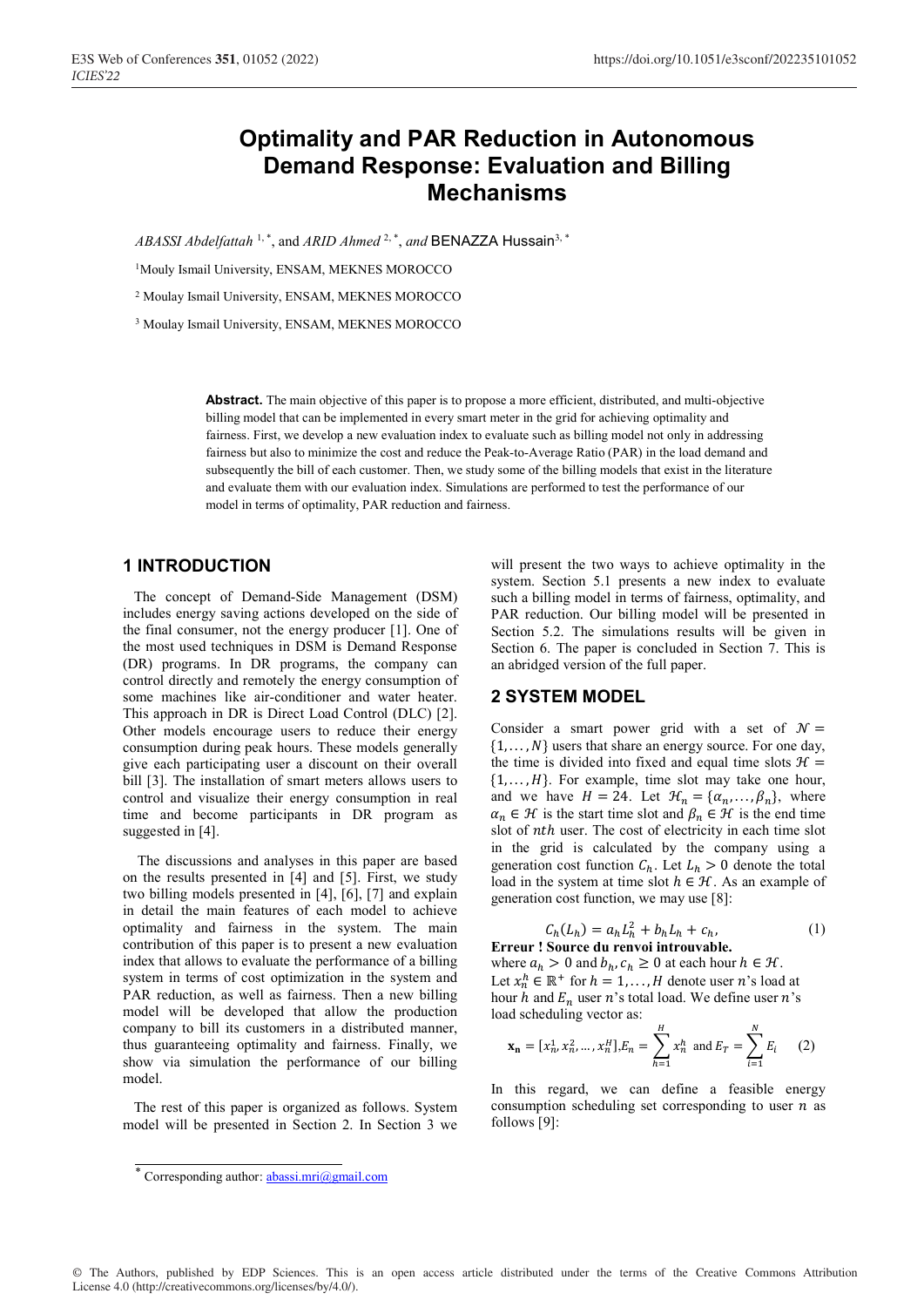$$
\mathcal{X}_n = \left\{ \mathbf{x_n} \mid \sum_{h=\alpha_n}^{\beta_n} x_n^h = E_n; x_n^h = 0, \forall h \in \mathcal{H} \setminus \mathcal{H}_n \right\} \quad (3)
$$

The PAR in load demand is:

$$
PAR = \frac{H \max(L_h)}{\sum_{h \in \mathcal{H}} L_h}.
$$
\n(4)

#### **3 ACHIEVING OPTIMALITY**

In the centralized case, the optimal cost in the system is obtained by solving the following optimization problem using convex programming techniques [10]:

$$
C_N^* = \min_{\{x_n \in X_n\}} \sum_{h=1}^H C_h \, \left( \sum_{n \in \mathcal{N}} x_n^h \right) \,. \tag{5}
$$

In decentralized fashion, the authors in formulate the problem as an energy consumption Game 1 among users:

- Players: Registered users in set  $N$ .
- Strategies: Each user  $n \in \mathcal{N}$  selects its energy consumption scheduling vector  $x_n$  to maximize its payoff.
- Payoffs  $P_n(\mathbf{x_n}, \mathbf{x_{-n}})$  for each user  $n \in \mathcal{N}$  where<br>  $P_n(\mathbf{x_n}, \mathbf{x_{-n}}) = -b_n$ . Here,  $\mathbf{x_{-n}} =$  $P_n(\mathbf{x}_n, \mathbf{x}_{-n}) = -b_n.$  $[x_1, \ldots, x_{n-1}, x_{n+1}, \ldots, x_N]$  denotes the vector containing the energy consumption schedules and  $b_n$  is the bill of user n.

# **4 EXAMPLES OF BILLING MODELS**

We consider billing mechanism used in [4] denoted by  $B_n$  and billing mechanism in [9] denoted by  $\overline{B_n}$ . Assume that  $N = 3$  users share an energy source and  $E_1 = E_2$ 10 kWh and  $E_3 = 12.5$  kWh,  $\alpha_1 = \beta_1 = 1$ ,  $\alpha_2 =$  $1, \beta_2 = 2$  and  $\alpha_3 = 1, \beta_3 = 4$ . The users want to schedule their load for the next  $H = 4$  hours. With this paradigm, the authors in [4] propose an algorithm to be implemented to find the Nash Equilibrium (NE) of Game 1. According to the billing scheme  $B_n$  and  $\overline{B_n}$ , the NE for both billings is shown in Table 1 and Table 2 respectively.

| user | $x_n$ | $x_n^2$ | $x_n^3$ | $x_n^*$ | υm    |
|------|-------|---------|---------|---------|-------|
|      | 10    |         |         |         | 17.49 |
|      |       | 10      |         |         | 17.49 |
|      |       |         | 6.25    | 6.25    | 21.86 |

*Table 1. THA NASH EQUILIBRIUM WHEN BILLING IS*  ��.

*Table 2. THE NASH EQUILIBRIUM WHEN BILLING IS*  ��.

| user | $x_n^1$ | $x_n^2$ | $x_n^3$ | $x_n^{\texttt{+}}$ | $\bm{\nu}_{\bm n}$ |
|------|---------|---------|---------|--------------------|--------------------|
|      | 10      |         |         |                    | 17.49              |
|      |         | 10      |         |                    | 17.49              |
|      |         |         | 6.25    | 6.25               | 21.86              |

Next, we will compare both billing models  $B_n$  and  $\overline{B_n}$  in terms of fairness, cost, and PAR reduction.

#### **4.1 Fairness Comparison**

For our study we choose the fairness index, denoted  $F$ , defined in [9] for comparing both billing  $B_n$  and  $\overline{B_n}$  in terms of fairness. The value of F for  $B_n$  is  $F = 0.2515$ and for  $\tilde{B}_n$ , we see that it reduces to  $F = 0.0038$ , which is 65 times less (i.e., better).

#### **4.2 Optimality and PAR Reduction Comparison**

Unlike the fairness in  $B_n$ , the PAR reduction is not taken into consideration, also optimality in terms of cost is not guaranteed. The cost when billing is  $B_n$  is \$56.84 and becomes \$56.96 for  $\overline{B_n}$ , also PAR is 1.23 for  $B_n$  and becomes 1.53 in  $B_n$ . All these results confirm that the index presented in Section 4.1 allows to evaluate a billing model in terms of fairness but not in terms of optimality and PAR reduction. In the next Section, first we propose a new index to evaluate billing mechanism in terms of optimality and fairness. Then our flexible billing mechanism will be presented in Section 5.2.

# **5 EVALUATION INDEX AND FLEXIBLE BILLING MECHANISM FOR OPTIMAL AND FAIR AUTONOMOUS DEMAND RESPONSE**

To solve the problem for evaluating a billing mechanism in term of fairness, PAR reduction and optimality in Section 4, first we propose our new index to evaluate each billing scheme and use this result to evaluate billings presented in Section 4. Secondly, our flexible billing mechanism will be disused in Section 5.2 .

#### **5.1 The new Evaluation Index**

For comparing a billing model in terms of flexibility, fairness, and optimality, we introduce our evaluation index and is defined as follows:

$$
F_{ev} = \lambda_1 F + \lambda_2 |PAR - PAR^*| + \lambda_3 \left| \sum_{n=1}^{N} B_n - C_N^* \right|, \quad (6)
$$

where  $\lambda_1$ ,  $\lambda_2$  and  $\lambda_3$  are rates that are fixed by the utility company to evaluate such as billing mechanism. We require that  $\sum_{i=1}^{3} \lambda_i = 1$ . PAR is the value of PAR when using billing model and  $PAR^*$  is the optimal PAR given in a centralized fashion. We can easily calculate the values of our evaluation index for both billing models. In this case the value of  $F_{ev}$  for  $\overline{B_n}$  is 0.142262 and we see that it reduces to 0.064762 for  $B_n$  which is 2.5 times less (i.e., better). These results motivate us for developing a new billing mechanism that consider the fairness and PAR reduction, also optimilaty. The new billing mechanism is proposed in the next Section.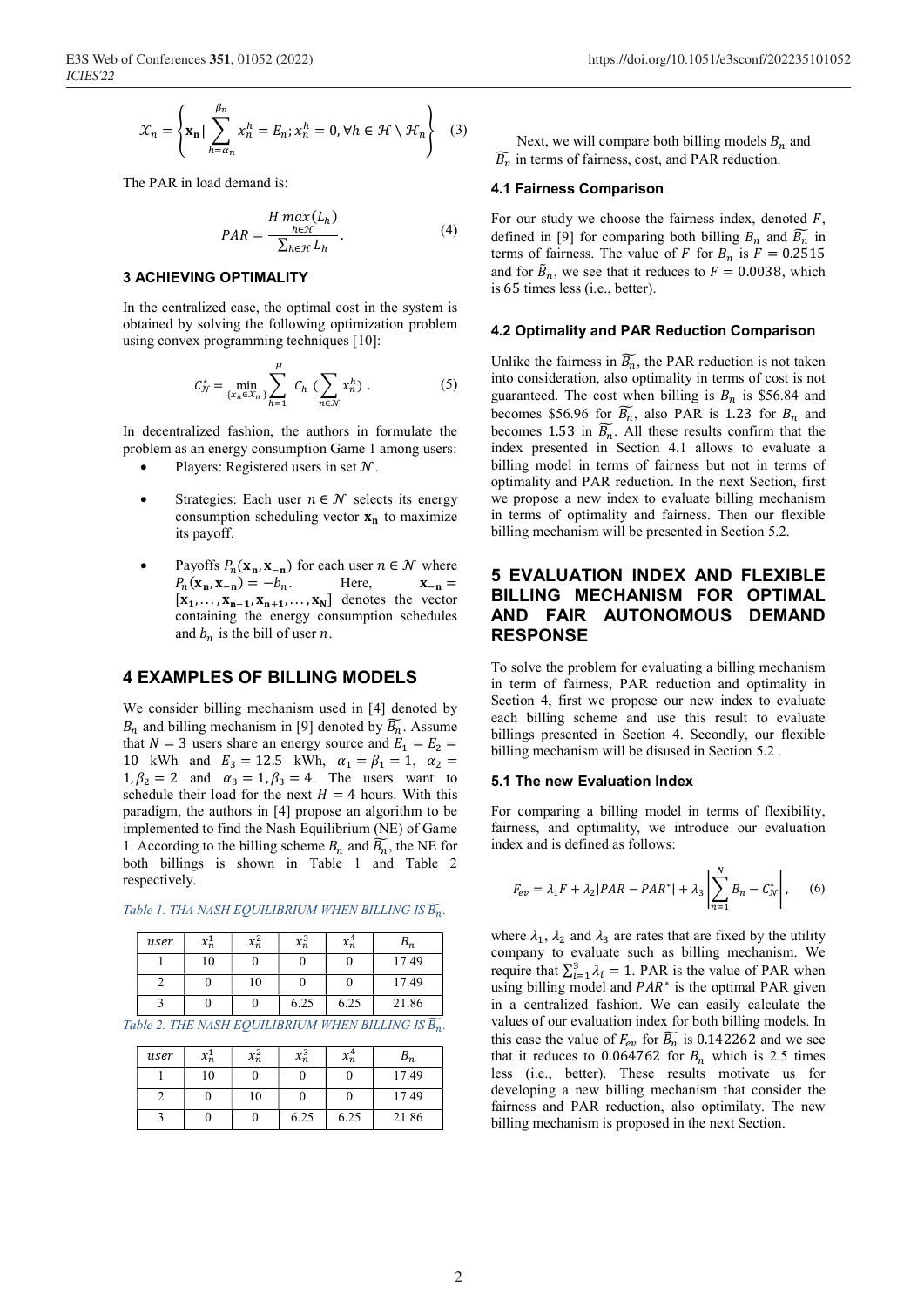#### 5.2 The Flexible Billing Mechanism

To solve the problem with respect to fairness, PAR reduction and optimality in Section 3, we propose a new billing scheme that consider all these parameters. Let

$$
\alpha_T = \sum_{i=1}^N (\beta_i - \alpha_i + 1). \tag{7}
$$

Our billing mechanism must consider the total daily load and load flexibility. For these reasons, we divided our model into two parts. The first part  $\widehat{B_{n_1}}$  presents the daily load compared with the total load in the grid. The second part  $\widehat{B_{n_2}}$  present user's flexibility compared with the sum of all intervals given by each user. The expressions of  $\widehat{B_{n_1}}$  and  $\widehat{B_{n_2}}$  are the following:

$$
\widehat{B_{n_1}} = \frac{E_n}{E_T} \times \frac{E_T \times \sum_{h=1}^H C_h (L_h)}{E_T + \alpha_T (N-1)},
$$
\n(8)

and

$$
\widehat{B_{n_2}} = \frac{\alpha_T - (\beta_n - \alpha_n)}{E_T} \times \frac{E_T \times \sum_{h=1}^H C_h (L_h)}{E_T + \alpha_T (N-1)}.
$$
 (9)

Our billing model is defined by:

$$
\widehat{B_n} = \widehat{B_{n_1}} + \widehat{B_{n_2}} = \left[\frac{E_n}{E_T} + \frac{\alpha_T - (\beta_n - \alpha_n)}{E_T}\right] \frac{E_T \sum_{h=1}^H C_h (L_h)}{E_T + \alpha_T (N-1)}
$$
\n
$$
\widehat{B_n} = \left[\frac{E_n + \alpha_T - (\beta_n - \alpha_n)}{E_T + \alpha_T (N-1)}\right] \sum_{h=1}^H C_h (L_h) \qquad (10)
$$

According to (1) and billing in (1010), each user  $n$  seeks to solve the following local problem:

$$
C_N^* = \min_{\{x_n \in \mathcal{X}_n\}} K C_h \, \left( \sum_{h=1}^H x_n^h + \sum_{m \in \mathcal{N} \setminus \{n\}} x_m^h \right) \tag{11}
$$

Were

$$
K = \frac{E_n + \alpha_T - (\beta_n - \alpha_n)}{E_T + \alpha_T (N - 1)}
$$

As the term  $\frac{E_n + \alpha_T - (\beta_n - \alpha_n)}{T}$ is a constant value, the  $E_T + \alpha_T(N-1)$ problem in  $(11)$  becomes:

$$
C_N^* = \min_{\{x_n \in X_n\}} C_h \, \, \left( \sum_{h=1}^H x_n^h + \sum_{m \in \mathcal{N} \setminus \{n\}} x_m^h \right) \tag{12}
$$

As in the Theorem 1 in [4], our billing  $\widehat{B_n}$  has a unique NE in Game 1. NE when billing is as in (12) is shown in Table 3.

| Table 3. THE NASH EQUILIBRIUM WHEN BILLING IS B". |  |  |  |  |
|---------------------------------------------------|--|--|--|--|
|---------------------------------------------------|--|--|--|--|

| user | $x_n$ | $x_n$ | $x_n^3$ | $x_n^4$ |       |
|------|-------|-------|---------|---------|-------|
|      | 10    |       |         |         | 19.55 |
|      |       | 10    |         |         | 18.33 |
|      |       |       | 6.25    | 6.25    | 18.94 |

We can easily calculate the value of evaluation index in this case, and we see that it reduces to  $F_{ev} = 0.039121$ .

# **6 SIMULATION RESULTS**

To simulate our flexible billing mechanism, we use the configuration given in [9].

### **6.1 PAR and Cost Comparison**

The daily energy consumption as well as the corresponding PAR for the two-billing mechanism  $\widetilde{B_n}$ and  $\widehat{B_n}$  are presented in Fig. 1 and Fig. 2 respectively.



Fig. 1. Energy consumption and corresponding PAR when billing mechanism is  $\widehat{B_n}$ . In this case PAR is 1.2286.



billing mechanism is  $\widetilde{B_n}$ . In this case PAR is 1.4236.

We find that the daily PAR when billing mechanism is  $\widehat{B_n}$  is 1.2286 and is 1.4236 for billing mechanism  $\widetilde{B_n}$ which is 14% higher. This result shows that our flexible bill achieves the PAR reduction target.



Fig. 3. Average cost.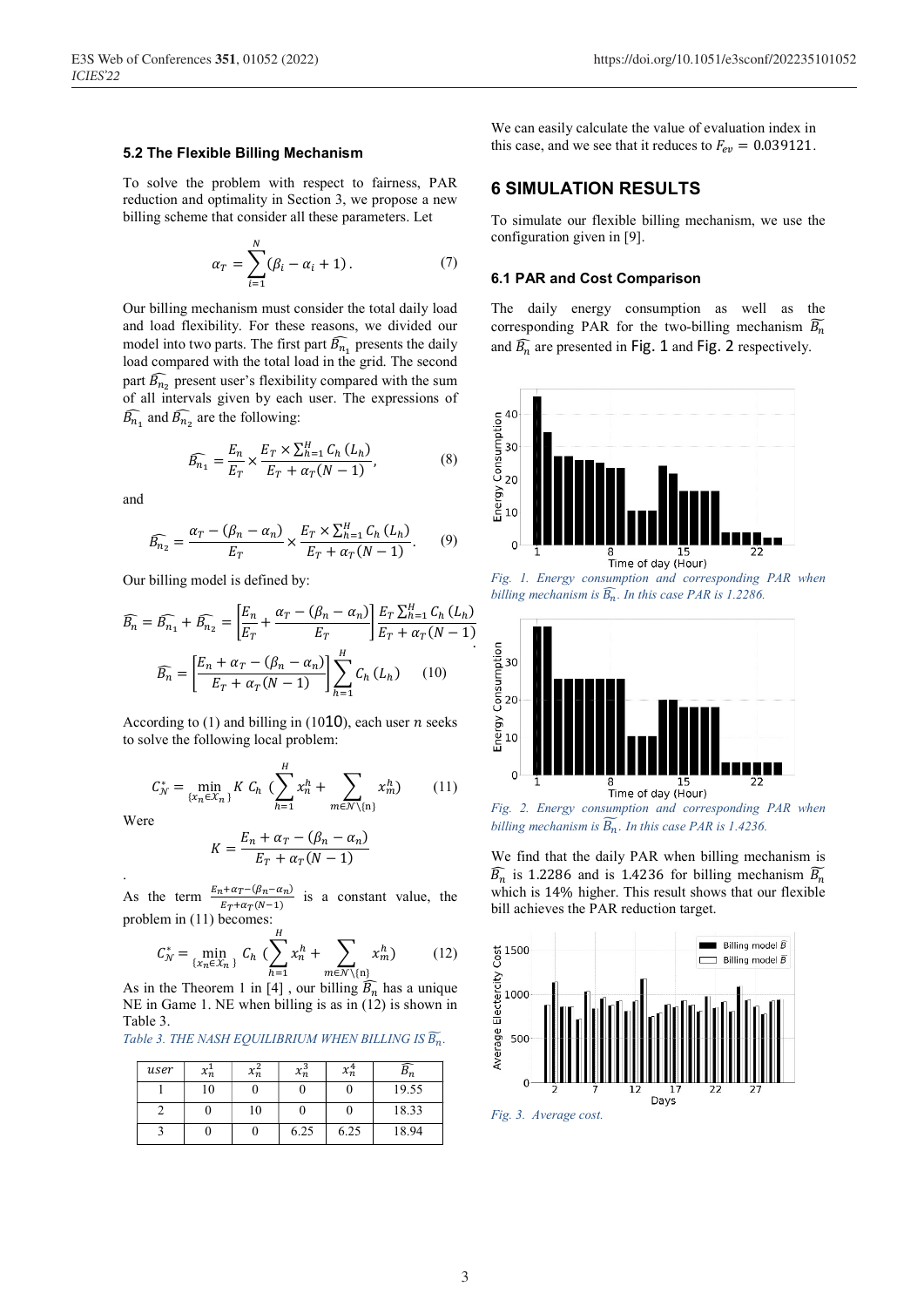

The average cost and PAR comparison for 30 days when billing is  $\widehat{B_n}$  and  $\widehat{B_n}$  are presented in Fig. 4 and Fig. 3 respectively. The average cost when billing is  $\overline{B_n}$  is \$180.65 and is \$181.03 when billing is  $\overline{B_n}$  that is reduced by 0.55%.

In Fig. 5 the cost versus flexibility of the users is energy of each user is fixed and the only variable that changes at each simulation step is users' flexibility. We can see that when we have more user's flexibility in the



*Fig. 5. Comparing Billings*  $\overline{B}_n$  *and*  $\widehat{B}_n$  *in terms of user's flexibility.* 

#### **6.2 Evaluation Index Comparison**

The simulation results in terms of the average of the evaluation index for both models are presented in Fig. 6.



*Fig. 6. Average Evaluation index.* 

The average value of the index for billing  $B_n$  is 7.10 and for our flexible billing is 0.54 which is minimized in 1214%.

Fig. 7 shows the average evaluation index value for both bills as a function of the number of users in the grid.



*Fig. 7. Value of Evaluation index as function of user' Numbers.* 

As we can see, the billing model  $\overline{B_n}$  remains more efficient for a small number of users (in this case  $N$  less than 3). In the case where the number of users is large enough, i.e., N is greater than 3, our flexible billing becomes quite efficient. This result shows that our flexible billing is more efficient in networks where the number of users registered in the grid is large enough.

# **7 CONCLUSIONS**

In this paper, we have presented an optimal, autonomous, and distributed billing mechanism to minimize the cost, PAR and achieving fairness, also a new evaluation index to evaluate a billing model. The value of our evaluation index shows that our proposed model is performing well compared to the other models quoted in this paper. Simulation results confirm that the proposed billing mechanism can reduce the PAR, the energy cost, and optimize the bill of each user in the grid.

# **References**

- [1] S. Sharda, M. Singh et K. Sharma, «Demand side management through load shifting in IoT based HEMS: Overview, challenges and opportunities,» Sustainable Cities and Society, vol. 65, p. 102517, 2021.
- [2] B. Ramanathan et V. Vittal, «A Framework for Evaluation of Advanced Direct Load Control With Minimum Disruption,» IEEE Transactions on Power Systems, vol. 23, pp. 1681-1688, 2008.
- [3] C. C. W. Gellings et J. H. Chamberlin, «Demand Side Management:Concepts and Methods,» IEEE Transactions on Power Systems.
- [4] A. Mohsenian-Rad, V. W. S. Wong, J. Jatskevich,